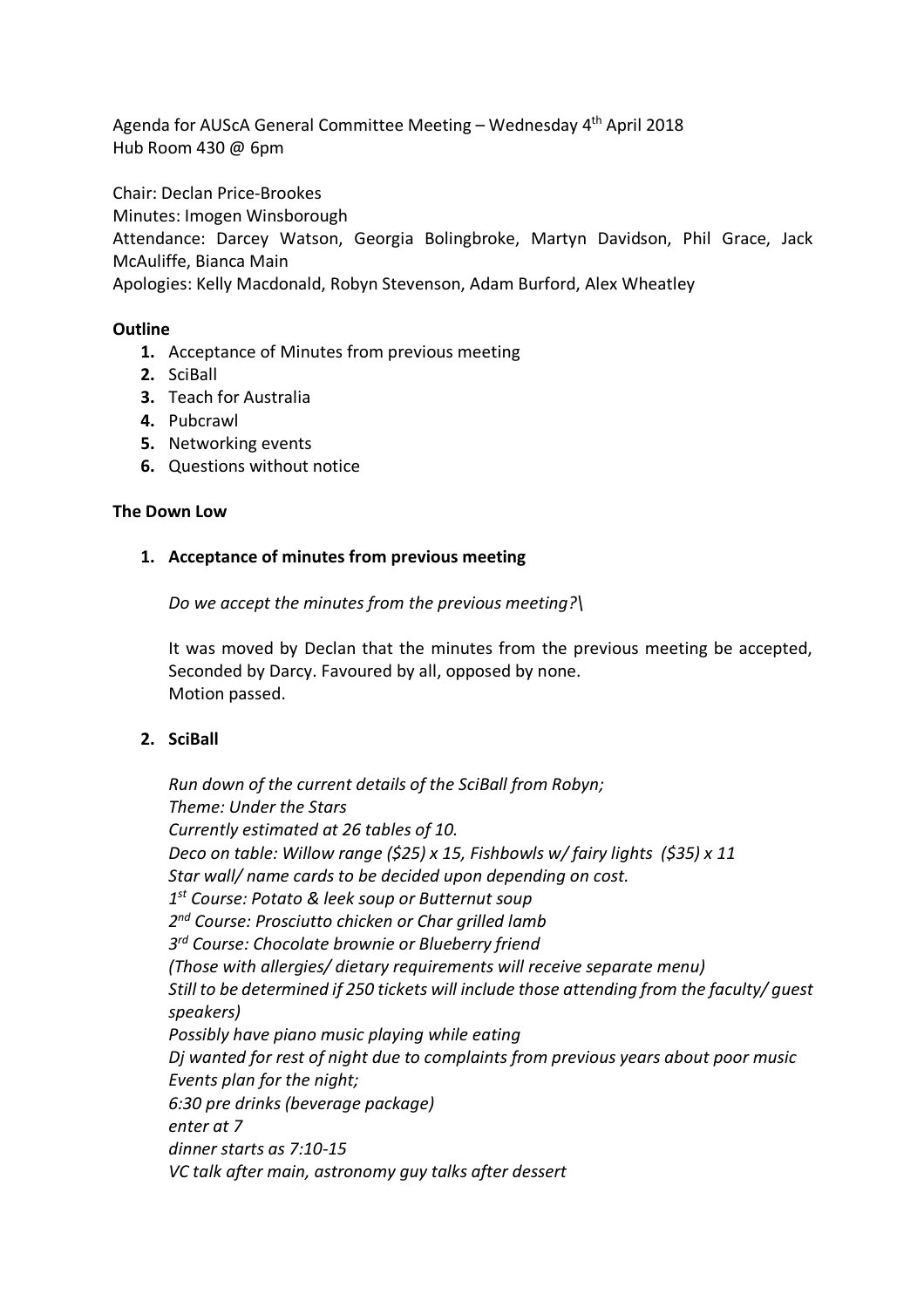*Tickets- card (small), list 3 people to sit with (sit with one friend/couple)*

Phil broke down the expenses from the previous years SciBall. The largest percentage of the budget went into per person prices for venue and food.

The decorations came to around \$100 and advertising was close to \$50

This year the venue hire is totalled at \$18500, this quote includes the 4h drink package, three course meal and table decorations.

It was noted that the piano music mentioned in the report was intended as a playlist in the background not as a hired pianist.

It was also noted that the speeches should be kept short to keep guests interested.

An amendment could be made to the evening plan to the main being served as the 'astronomy guy' is ding his speech.

Assigned seating may prove to be complicated and time consuming thus may want to be avoided and instead opt for attendees selecting their own seats.

Advertising for SciBall:

- Posters with puns
- Gorilla marketing (writing on whiteboards)
- Lecture bashing (Making an announcement prior to lectures or making a slide to have on display immediately before the lecture starts)
- Facebook event page, invite friends to page (be annoying, sell tickets)
- Emails.

\* It should be noted that reports should be written in detail, as this report was not in detail and thus caused a lot of confusion to the rest of the committee that were not at the subcommittee meeting \*

It was moved that we do not move that this report be accepted. Moved by Phil, seconded by Martyn. Favoured by all, opposed none. The committee noted the secretaries un-amusement at having to type out the above motion.

# **3. Teach for Australia**

*Teach Australia have contacted AUScA about a programme which allows science students to earn a secondary Masters of Teaching degree, they'd like us as a committee to promote their programme to our members.*

AUScA is frequently contacted by organisations. The club cannot advertise all of the organisations programmes that approach AUScA as there are too many. Previous committees have utilised a Litmus test. This test being if a member of the committee has been involved with an organisation before and can confirm that it is a quality organisation or if advertisement of the programme is of some benefit to the committee then we would advertise it.

Teach for Australia is an organisation that contacts all clubs periodically. It Is a private university, The University of Adelaide offers a programme that is very similar. There is no benefit to AUScA to advertise the programme.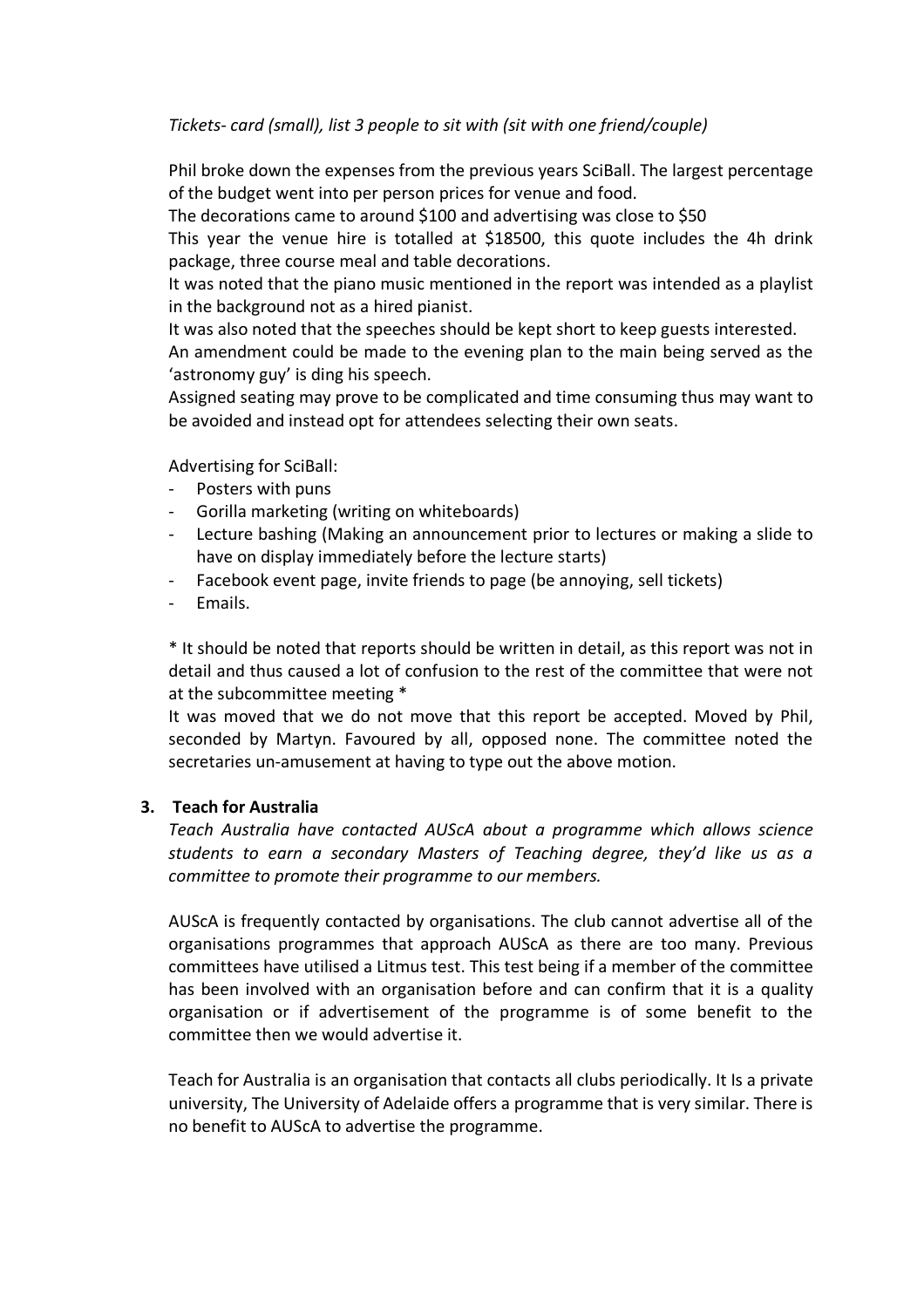It was proposed we move that a Litmus test be utilised by the communication officers which they can apply to organisations propositions for advertisements. If it does not meet the requirements of the test then it is not advertised. This avoids all organisations wanting advertisements being discussed within meetings.

It was moved by Martyn that a remark made by the secretary be noted, seconded by Bianca. Accepted by 3, opposed by 3. Motion not accepted.

### **4. Pubcrawl**

Things that still need to be worked out;

- Alex should share more information with the full committee about the pubcrawl.
- A photographer and photography will need to be organised for the night.
- The order for pubcrawl shirts needs to be sent by the coming Friday, this needs to be coordinated with Declan.
- A risk assessment for the event needs to be uploaded to the slack channel, this does not need to completed all by Alex he can draft this with others.

Moved by Declan that Alex has to complete these tasks. Seconded by Martyn. Favoured by all, opposed by none.

Doodle poll needs to be created for volunteers for handing out shirts in the first week of the holidays.

## **5. Networking events**

Networking events to be discussed after meeting. Ideas for events will be brainstormed.

## **6. Questions without notice**

**Rostering.** Noted that rosters should be posted more than a day in advance. Also noted that documents should be uploaded as PDF's not word documents. Doodle Polls should be filled out as fast as possible to allow rosters to be uploaded as easily as possible.

Imogen moved that if she has to message a committee member 3 or more times then they must buy her a coffee. Seconded by Darcy. Favoured by all, opposed by none.

Declan moved that should someone have to buy coffee twice in a row then on the third occasion they would have to upgrade the coffee to dinner. Seconded by Martyn. Approved by all opposed by none.

**Excel spreadsheet.** Declan proposed that the club consider spending money on financial software to save treasurer time and to help improve the monitoring of money. AUScA is in a financial position to spend some money on the software as we